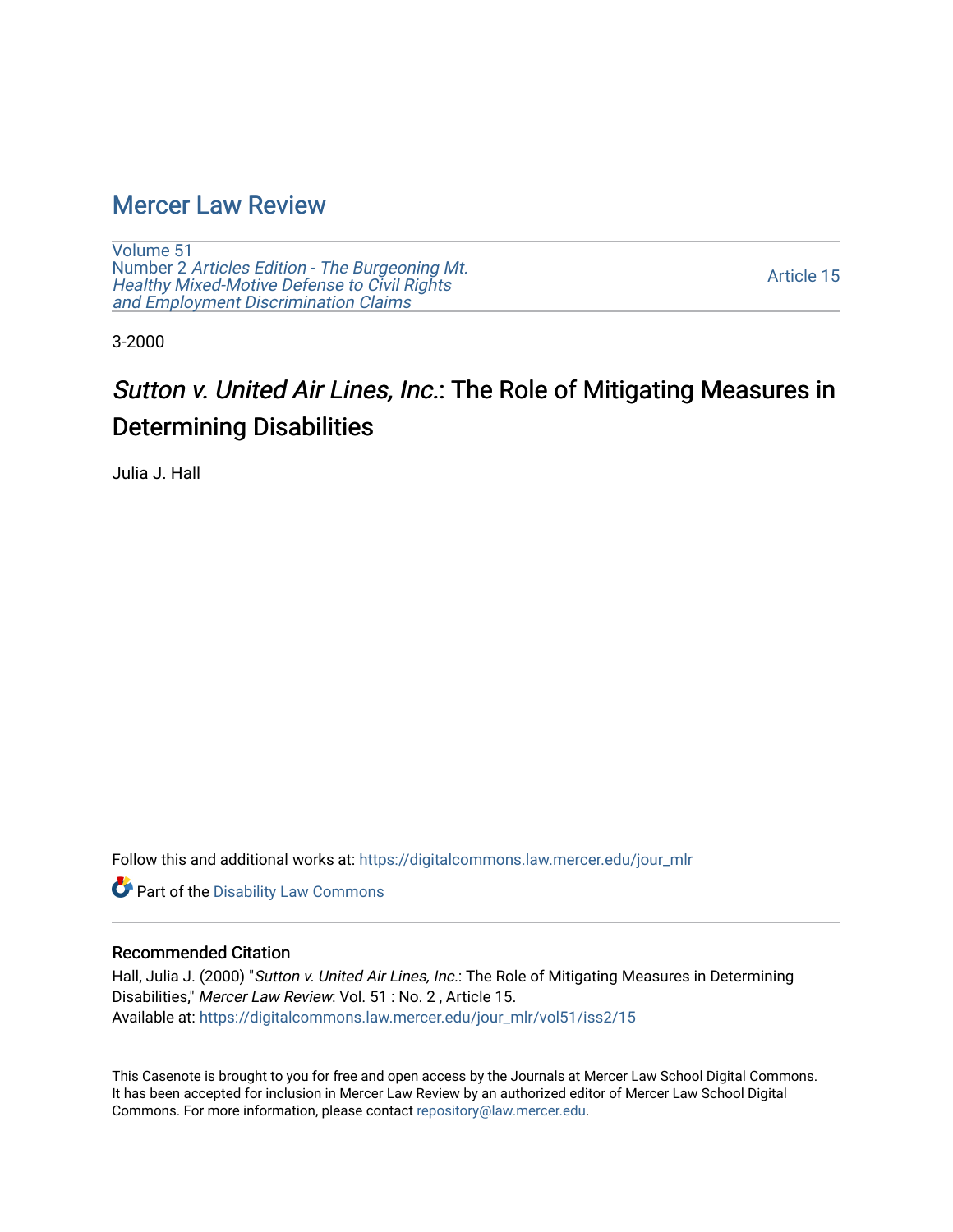### *Sutton v. United Air Lines, Inc.:* **The Role of Mitigating Measures in Determining Disabilities**

In *Sutton v. United Air Lines, Inc.,'* the United States Supreme Court held that the determination of "disability" under the Americans with Disabilities Act of 1990 **("ADA")2** requires a consideration of any mitigating or corrective measures.<sup>3</sup> The Court further held that an individual is "regarded as" disabled under the **ADA** if a covered entity mistakenly believes that the individual's actual, yet nonlimiting, impairment substantially limits a major life activity.<sup>4</sup> This Casenote focuses only on the issue of whether the determination of disability under the **ADA** should be made with reference to any mitigating measures for the impairment.

#### I. FACTUAL BACKGROUND

Karen Sutton and Kimberly Hinton, twin sisters suffering from severe myopia, applied for employment as commercial airline pilots with United Air Lines ("United"), a major commercial airline carrier. The sisters met United's various employment criteria such as age, education, experience, and FAA certification. After the sisters submitted their applications, United invited them to participate in interviews and flight simulator tests. However, when they arrived for the interviews and tests, they were told that there had been a mistake in inviting them to interview because they did not meet the airline's minimum vision requirement, which was 20/100 uncorrected visual acuity or better. Neither Sutton nor Hinton could meet this requirement because each sister had visual acuity of 20/200 or worse in her right eye and 20/400 or worse in her left eye; however, corrective lenses made each sister's eyesight 20/20 or better. Nevertheless, both Sutton's and Hinton's interviews were

<sup>1.</sup> **119** S. Ct. **2139 (1999) (7-2** decision).

<sup>2. 42</sup> U.S.C. §§ 12101-12213 (1994 & Supp. **III 1997).**

**<sup>3. 119</sup>** S. Ct. at 2149.

<sup>4.</sup> *Id.*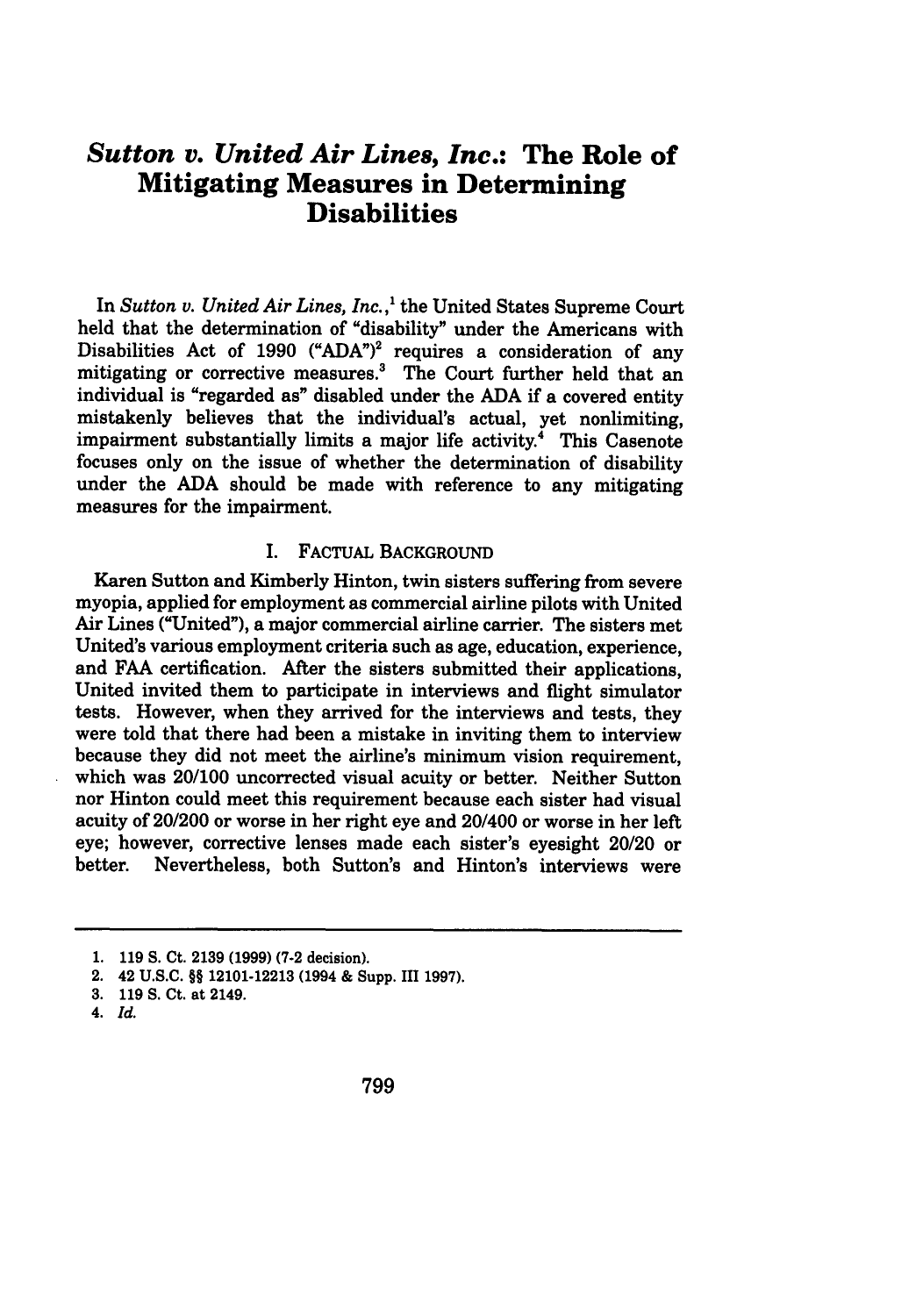terminated, and United did not offer either sister a commercial pilot position.5

Sutton and Hinton then filed a charge of discrimination with the Equal Employment Opportunity Commission ("EEOC") on the basis of United's refusal to interview or hire them because of their uncorrected vision impairments. $6$  After they received their right-to-sue letter, they filed suit in the United States District Court for the District of Colorado, alleging that United had violated the **ADA** by discriminating against them "on the basis of their disability, or because [United] regarded [Sutton and Hinton] as having a disability.<sup>77</sup> In their complaint Sutton and Hinton specifically alleged that as a result of suffering from severe myopia, "they actually have a substantially limiting impairment or are regarded as having such an impairment... and are thus disabled under the Act."8

The district court dismissed the sisters' complaint because it failed to state a claim upon which relief could be granted.<sup>9</sup> First, plaintiffs were not actually and substantially limited in any major life activity because their vision impairments could be fully corrected, and thus they had not stated a claim that they were disabled within the meaning of the ADA.'0 Second, Sutton and Hinton had not sufficiently alleged that United regarded them as having an impairment that substantially limits a major life activity because they only alleged that United regarded them as unable to satisfy the specific job requirements of global airline pilots.<sup>11</sup> Upon the sisters' appeal, the Court of Appeals for the Tenth Circuit affirmed the district court's decision.<sup>12</sup> The United States Supreme Court granted certiorari to resolve a circuit split among the courts of appeals." As to the role that mitigating measures should play in determining disability, the Supreme Court held that "disability" within the meaning of the ADA "is to be determined with reference to corrective measures."<sup>14</sup> Thus, the Court affirmed the decision of the court of appeals, which had affirmed the district court's dismissal of

*<sup>5.</sup> Id.* at 2143.

*<sup>6.</sup> Id.;* see *also* Sutton v. United Airlines, Inc., Civ. **A.** No. 96-S-121, 1996 WL 588917, at \*1 **(D.** Colo. Aug. **28,** 1996).

<sup>7. 119</sup> **S.** Ct. at 2143 (internal quotation marks omitted).

**<sup>8.</sup>** *Id.* at 2144.

<sup>9. 1996</sup> WL 588917, at \*6.

<sup>10.</sup> *Id.* at \*3-4.

<sup>11.</sup> *Id.* at **\*5.**

<sup>12.</sup> Sutton v. United Air Lines, Inc., 130 F.3d 893, 906 (10th Cir. 1997).

<sup>13. 119</sup> **S.** Ct. at 2144.

<sup>14.</sup> *Id.* at 2149.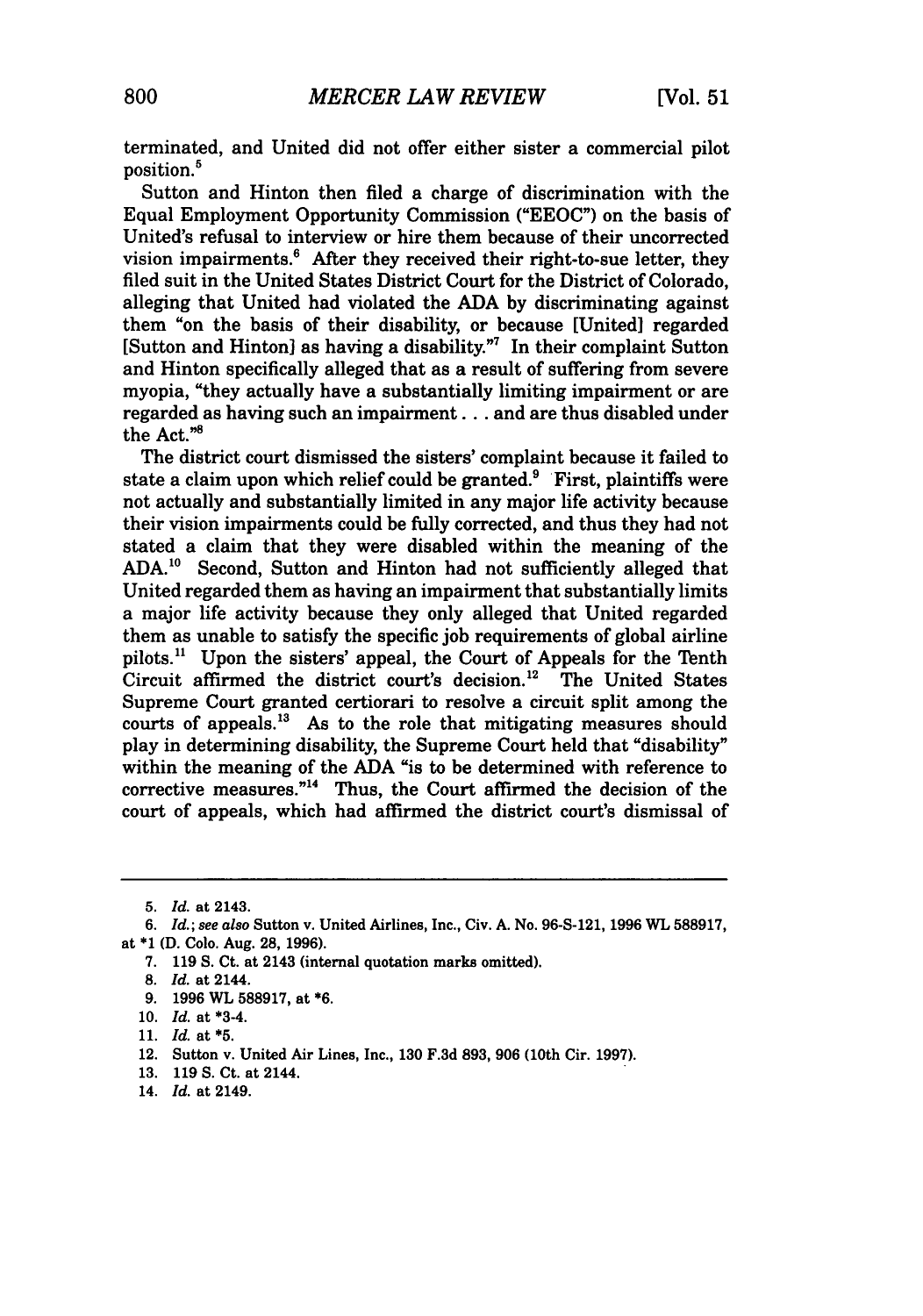plaintiffs' claim that they are substantially limited in any major life activity by their severe myopia.15

#### II. LEGAL BACKGROUND

The ADA provides that no covered employer "shall discriminate against a qualified individual with a disability because of the disability of such individual in regard to job application procedures; the hiring, advancement, or discharge of employees; employee compensation; job training; and other terms, conditions, and privileges of employment."16 The **ADA** defines a "'qualified individual with a disability'" as "an individual with a disability who, with or without reasonable accommodation, can perform the essential functions of the employment position that such individual holds or desires."<sup>17</sup> The term "disability" is defined by the ADA as: "(A) a physical or mental impairment that substantially limits one or more of the major life activities of such individual; (B) a record of such an impairment; or (C) being regarded as having such an impairment."<sup>18</sup>

The definition of "disability" is part of the ADA's generally applicable provisions, and Congress did not delegate the responsibilities of interpreting the term "disability" to any particular agency such as the EEOC or the Justice Department. Nevertheless, both agencies have promulgated regulations interpreting the definition of "disability" under the ADA. Most notably, the EEOC regulations set forth three necessary elements of a disability under the ADA: (1) "physical or mental impairment," (2) "substantially limits," and (3) "major life activities."<sup>19</sup> Additionally, the EEOC issued an Interpretative Guidance along with these regulations to aid in their implementation. The guidelines in this document provide that "[tihe determination of whether an individual is substantially limited in a major life activity must be made on a case by case basis, *without regard to mitigating measures such as medicines, or assistive or prosthetic devices."20*

- 19. 29 C.F.R. § 1630.2(h)-(j) (1999).
- 20. *Id.* app. § 1630.2(j) (emphasis added).

<sup>15.</sup> *Id.* The Court also affirmed the lower court's decision that Sutton and Hinton had failed to state a claim that they had been regarded by United as having a disability. *Id.* at 2152. To be disabled within the meaning of the **ADA,** plaintiffs should have alleged and demonstrated that United's "vision requirement reflects a belief that petitioners' vision substantially limits them." *Id.*

<sup>16. 42</sup> U.S.C. § 12112(a).

<sup>17.</sup> *Id. §* 12111(8).

<sup>18.</sup> *Id. §* 12102(2).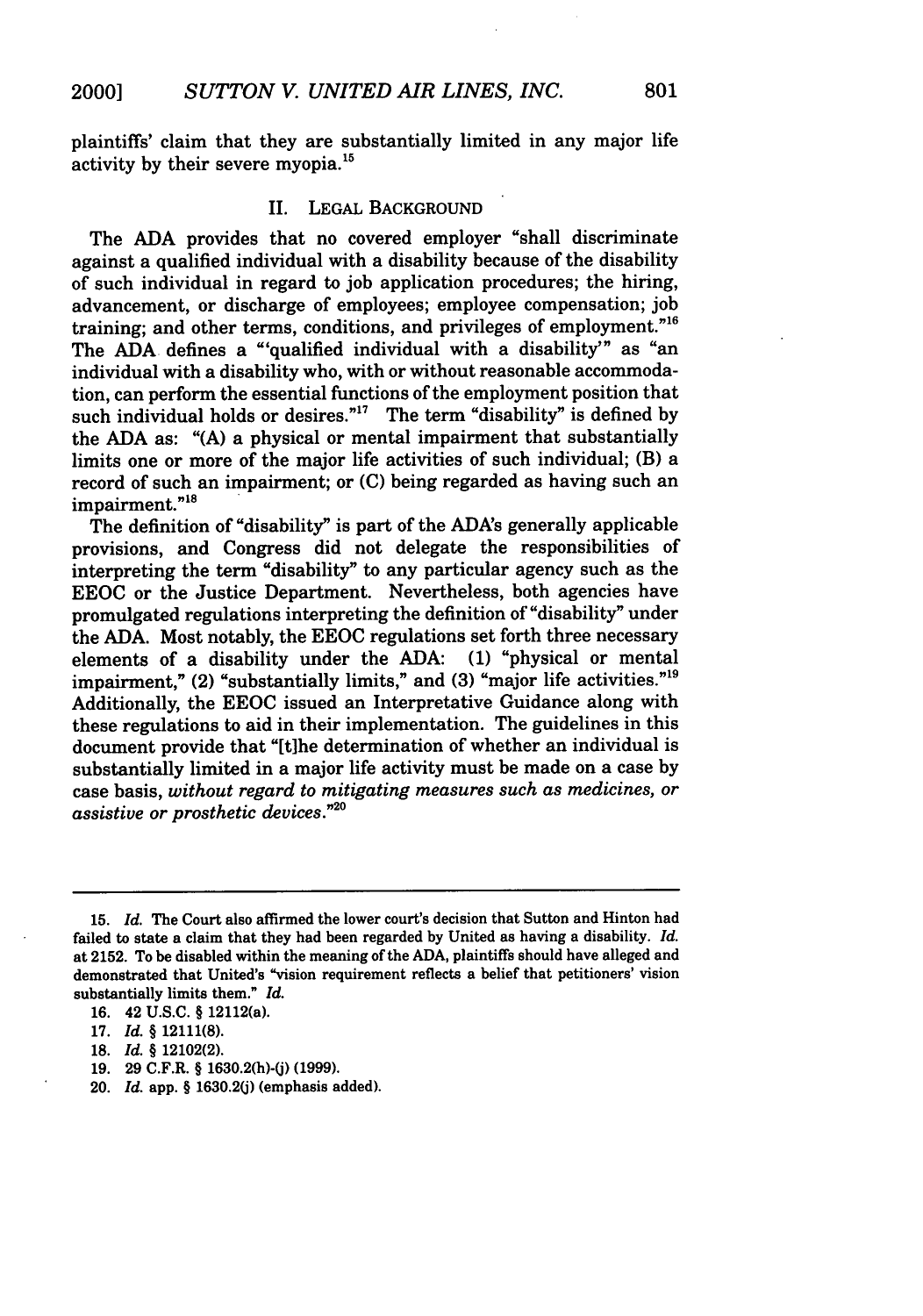In *Sutton* the Supreme Court identified five decisions of the federal circuit courts as being "in tension" with the Tenth Circuit's decision.<sup>21</sup> In each of these five decisions, the circuit court held that disabilities should be determined without regard to any mitigating measures; however, each court placed a varying degree of importance on the statute's language, the EEOC regulations, and the ADA's legislative history in reaching its decision to disregard mitigating measures. $22$ Because the First Circuit's decision in *Arnold v. United Parcel Service,* Inc.<sup>23</sup> is representative of the logic these courts used to conclude that the determination of disability should disregard any mitigating or corrective measures, it will be discussed in detail as illustrative of the analysis adopted by a majority of circuit courts prior to the Supreme Court's decision in *Sutton.*

In *Arnold* the First Circuit held that plaintiff's diabetes, without regard to any treatment for it, is a disability within the meaning of the ADA.24 Arnold met with representatives of United Parcel Service ("UPS") to discuss his application for a position as a mechanic. At that time the representatives assured Arnold that he could have the position. After Arnold accepted the job offer the next day, a UPS representative informed him that he would be required to pass a driving test, submit his fingerprints, complete more paperwork, and submit to a Department of Transportation ("DOT") physical. Arnold was informed at his physical that he could not obtain DOT certification because he was an insulindependent diabetic, and another UPS representative later informed Arnold that the company could not hire him as a mechanic, but offered him an alternate position.<sup>25</sup>

Arnold brought suit against UPS, alleging that UPS violated the ADA in refusing to hire him because of his diabetes.<sup>26</sup> The district court granted summary judgment for UPS on the ground that Arnold failed to

<sup>21. 119</sup> S. Ct. at 2144. According to the dissent in *Sutton,* eight of the nine federal circuit courts that have heard cases involving this issue have held that mitigating measures should not be considered in determining whether an individual is substantially limited in a major life activity. *Id.* at 2153 & n.1 (Stevens, J., dissenting).

<sup>22.</sup> *See* Bartlett v. New York State Bd. of Law Exam'rs, **156** F.3d 321, 329 (2d Cir. 1998); Washington v. HCA Health Servs. of Tex., Inc., 152 F.3d 464, 470-71 (5th Cir. 1998); Baert v. Euclid Beverage, Ltd., 149 F.3d 626, 629-30 (7th Cir. 1998); Arnold v. United Parcel Serv., Inc., 136 F.3d 854, 859-66 (1st Cir. 1998); Matczak v. Frankford Candy & Chocolate Co., 136 F.3d 933, 937-38 (3d Cir. 1997).

<sup>23. 136</sup> F.3d 854 (1st Cir. 1998).

<sup>24.</sup> *Id.* at 866.

<sup>25.</sup> *Id.* at 857.

<sup>26.</sup> *Id.* at 856.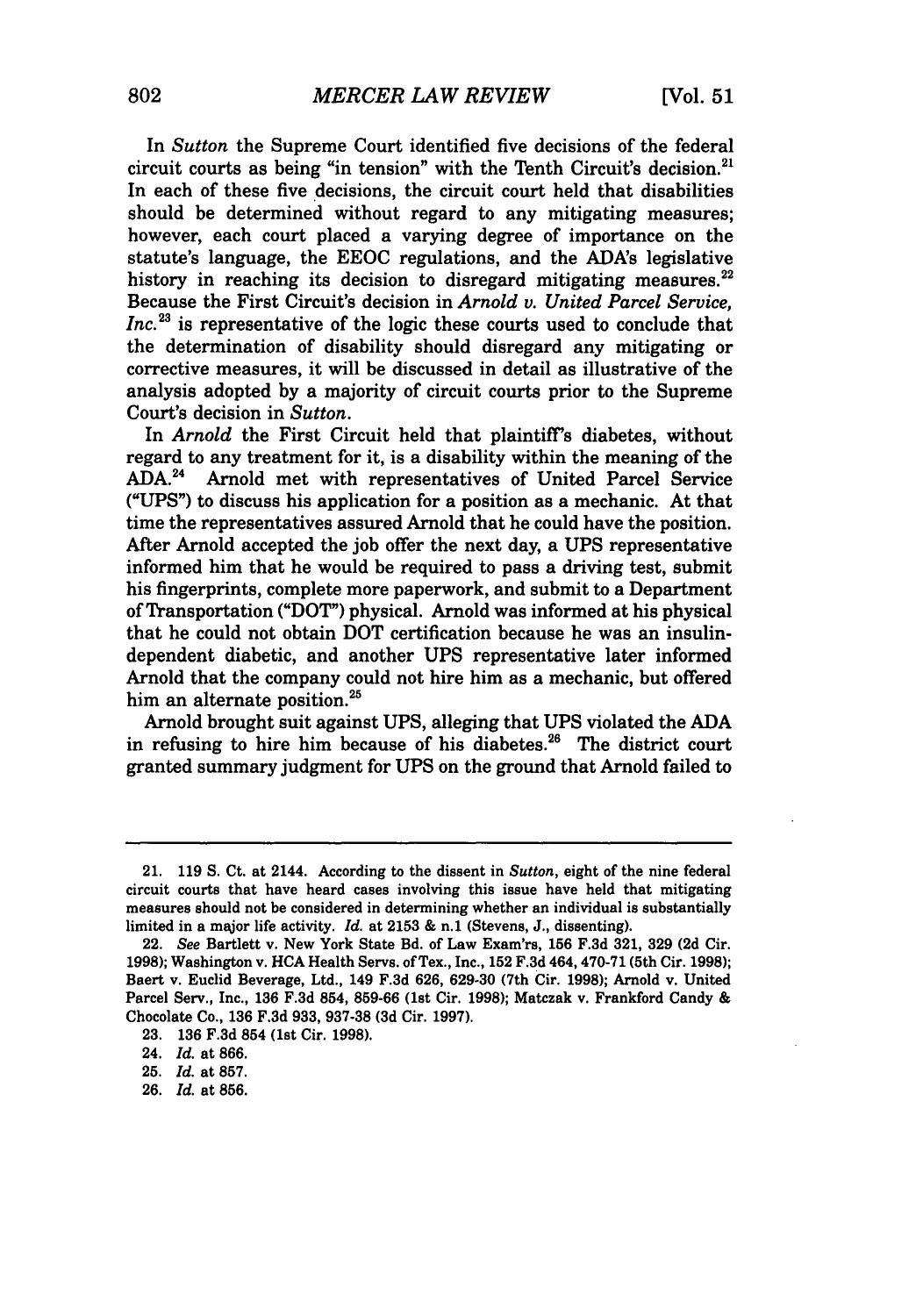show that he had a disability within the meaning of the  $ADA.<sup>27</sup>$  The district court's decision turned in large part on the "ameliorative effects of [Arnold's] insulin medication."<sup>28</sup> The Court of Appeals for the First Circuit reversed, concluding that Arnold's diabetes would place him under the ADA's protection "if he is disabled based on his underlying medical condition, without regard to whether some of his limitations are ameliorated through medication or other treatment."<sup>29</sup>

In reversing the district court, the court of appeals relied on tools of statutory construction after it determined that the ADA's language was not clear with respect to the role that ameliorative measures should play in determining whether a disability falls within the protection of the **ADA.3 °** The court reached its decision **by** analyzing the legislative history of the **ADA,** but it also found persuasive authority in both the **EEOC** regulations and the decisions of other federal circuit courts.

First, the court considered the legislative history of the **ADA** and concluded that Congress intended for the determination of disability under the **ADA** to not include consideration of any mitigating or corrective measures.<sup>31</sup> The court cited House and Senate committee reports that expressly stated that plaintiff's impairment "should be assessed without considering whether mitigating measures, such as auxiliary aids or reasonable accommodations, would result in a lessthan-substantial limitation."32 The court noted that in two different committee reports Congress directly addressed diabetes and the effect that medication might have upon it: "'[Plersons with impairments, such as epilepsy or diabetes, which substantially limit a major life activity,' are considered to have an actual disability, 'even if the effects of the impairment are controlled by medication.<sup>'"33</sup> Thus, the legislative

**32.** *Id.* at **859-60** (citing H.R. REP. No. 101-485, pt. III, at **28 (1990),** *reprinted in* **1990 U.S.C.C.A.N.** 445, 451); *see also* H.R. REP. No. 101-485, pt. II, at **52,** *reprinted in* **1990 U.S.C.C.A.N. 303,** 334; **S.** REP. No. **101-116,** at **23 (1989).**

**33. 136 F.3d** at **860** (quoting H.R. REP. **No.** 101-485, pt. II, at **52,** *reprinted in* **1990 U.S.C.C.A.N. 303,** 334); *see also* **S.** REP. NO. 101-116, at 22. Similarly, the district court focused on language in a Senate Report indicating that one of the goals of defining "disability" was "to ensure that persons with medical conditions that are under control, and that therefore do not currently limit major life activities, are not discriminated against on the basis of their medical conditions" to conclude that mitigating measures should be considered. **136 F.3d** at **860** (quoting **S.** REP. **NO. 101-116,** at 24). However, the court of appeals questioned the weight that the district court gave this single passage because it was limited to prong three of the definition of disability while other explicit passages stated

**<sup>27.</sup>** *Id.*

**<sup>28.</sup>** *Id.*

**<sup>29.</sup>** *Id.* at **866.**

**<sup>30.</sup>** *Id.* at **859.**

**<sup>31.</sup>** *Id.*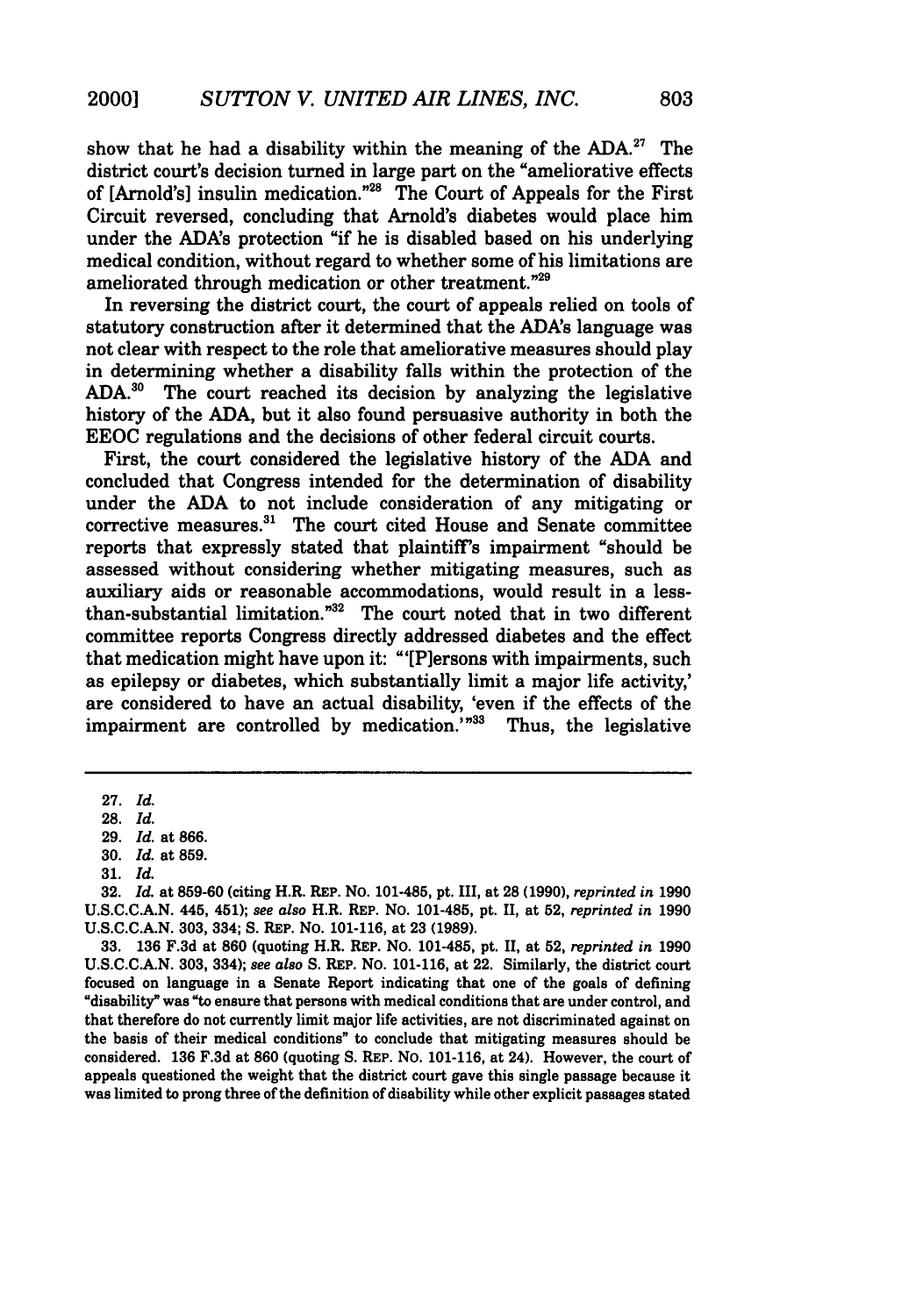history revealed explicit congressional intentions to make the determination of whether a disability falls within the ADA independent of any consideration of mitigating measures to control the impairment.

Second, the court looked to the congressional objective to be served by the ADA and how the definition of "disability" fit into that objective.<sup>34</sup> The court observed that the overall objective of the ADA is "'to provide a clear and comprehensive national mandate for the elimination of discrimination against individuals with disabilities.'"<sup>35</sup> As to employment discrimination, the court noted that the statute was aimed at protecting persons who have an impairment, "but who are in fact capable of doing the job."36 The court stated that the ADA's remedial purpose called for a broad interpretation of the term "individual with a disability" and that such a broad interpretation does not rob employers of any protection because other ADA provisions balance their interests.<sup>37</sup> Statistics cited in the ADA's preamble show a large and increasing number of Americans with physical or mental disabilities, and these statistics convinced the court that Congress intended for the ADA's "protective umbrella" to cover a large percentage of the population. $38$ 

Based on the ADA's legislative history and broad remedial purposes, the court concluded that the district court should not have considered the ameliorative effects of Arnold's medication in determining whether his diabetes constituted a disability under the **ADA. 3'** However, the court did not end its analysis of the issue there; it also considered the position taken by the EEOC, as well as the decisions of other federal courts of appeals following the EEOC interpretation, to be persuasive authority that the district court had ignored.<sup>40</sup>

The court recognized that the EEOC Interpretative Guidance was not controlling on the issue because it did not carry the weight of an actual regulation; nevertheless, the court stated that it was entitled to some

40. *Id.* at **863-65.**

that such measures should not be considered. *Id.* Moreover, the court of appeals reconciled these seemingly inconsistent statements by suggesting that a person could have a disability under prong one (having an impairment that actually and substantially limits **a** major life activity) and prong three ("regarded as" having such an impairment). *Id.* In other words, the two prongs are not mutually exclusive.

<sup>34.</sup> **136 F.3d** at **861.**

**<sup>35.</sup>** *Id.* (quoting 42 **U.S.C.** § **12101(b)(1)).**

**<sup>36.</sup>** *Id.*

**<sup>37.</sup>** *Id.* For instance, the court noted that the "individual with a disability" must still be "qualified" or able to perform the essential functions of the **job.** *Id.* (citing 42 **U.S.C.** §§ 12111(8), 12112(a)).

**<sup>38.</sup>** *Id.* at **862.**

**<sup>39.</sup>** *Id.* at **863.**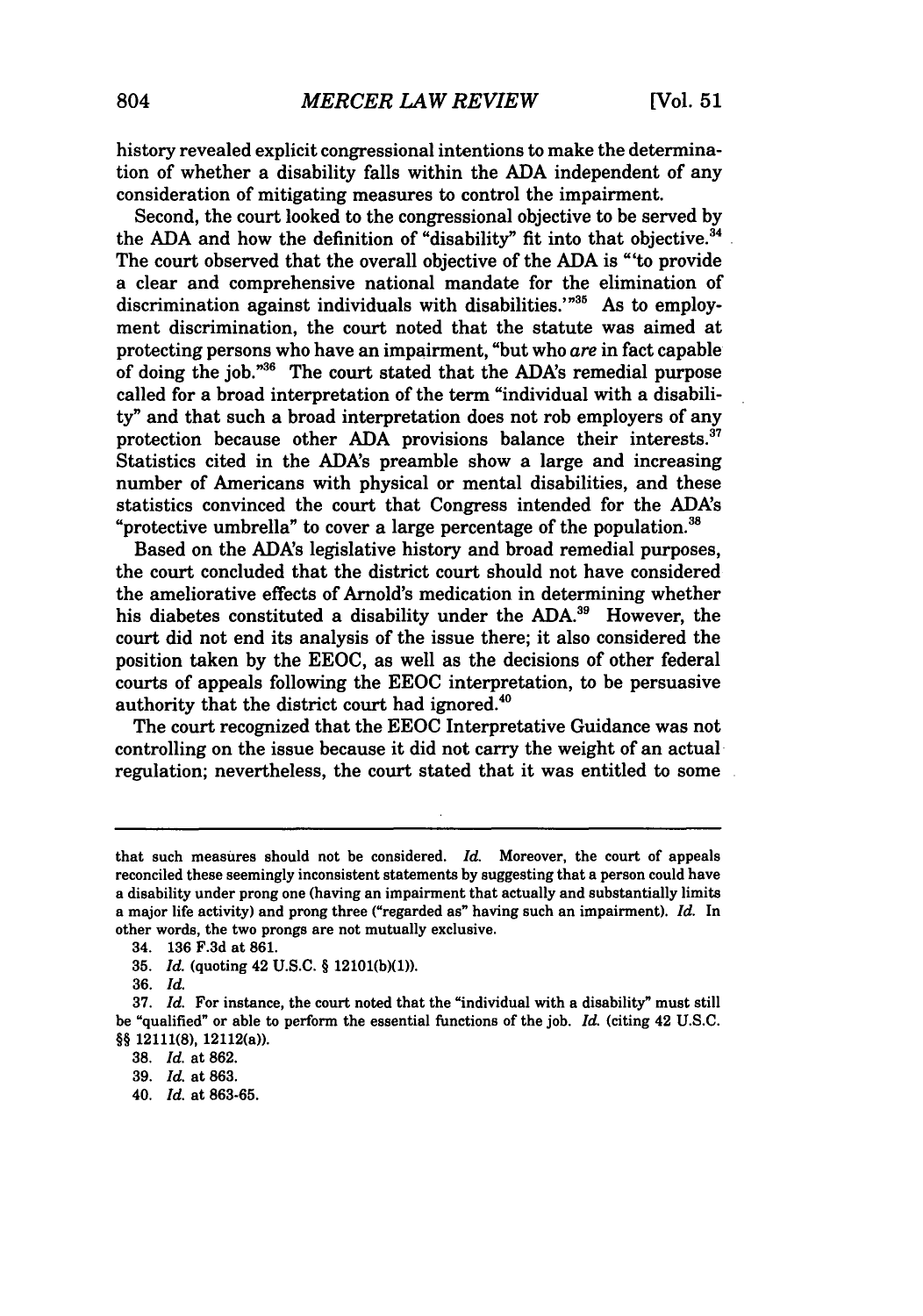deference. $41$  For several reasons the court noted that the EEOC interpretation was consistent with the court's decision based on the ADA's legislative history and broad remedial purposes. First, the court stated that it had looked to that same Interpretative Guidance in its effort to interpret the ADA on other occasions.<sup>42</sup> Second, the existence of a nearly identical interpretation **by** the Department of Justice bolstered the reasonableness of the EEOC's interpretation.<sup>43</sup>

Finally, the court followed the majority of federal circuit courts that had considered the issue when it decided that mitigating measures should not be considered in determining whether an impairment substantially limits a plaintiff's major life activities.<sup>44</sup> Moreover, the court refuted the contentions of **UPS** that these other courts "merely acknowledged the existence of the **EEOC** guidelines" **by** pointing out that the other courts cited the guidelines as support for the principle on which they based their rationale.<sup>45</sup> Even though the Eleventh Circuit gave full deference to the **EEOC** interpretation in *Harris v. H & W Contracting Co.,"* the court in *Arnold* stated that the decision in that case was still well grounded.47 Furthermore, the court in *Arnold* gave a lesser degree of deference to the guidelines and instead based its decision on the legislative history and broad remedial purposes of the **ADA. 4s**

It is worth noting that the First Circuit limited its holding in *Arnold* to the facts surrounding plaintiff's diabetes and refused to speculate generally on other medical conditions, instead reiterating that the determination of disability under the **ADA** must be done on a case-bycase basis.49 However, in a footnote at the end of the opinion, the court suggested that a different outcome might result in a case in which the impairment was myopia that might be fully correctable with eyeglasses or contact lenses: "The availability of such a simple, inexpensive remedy, that can provide assured, total and relatively permanent control of all symptoms, would seem to make correctable myopia the kind of

46. 102 **F.3d** at **521.**

- 48. *Id.*
- 49. *Id.*

<sup>41.</sup> *Id.* at 864.

<sup>42.</sup> *Id.*

<sup>43.</sup> *Id.*

<sup>44.</sup> *Id.* at **865-66** (citing *Matczak,* **136 F.3d** at **936-37;** Doane v. City of Omaha, **115 F.3d** 624, **627-28** (8th Cir. **1997);** Harris v. H **&** W Contracting Co., 102 **F.3d 516, 520-21 (11th** Cir. **1996);** Holihan v. Lucky Stores, Inc., **87 F.3d 362, 366** (9th Cir. **1996);** Roth v. Lutheran Gen. Hosp., **57 F.3d** 1446, 1454 (7th Cir. **1995)).**

<sup>45.</sup> *Id.*

<sup>47.</sup> **136 F.3d** at **866.**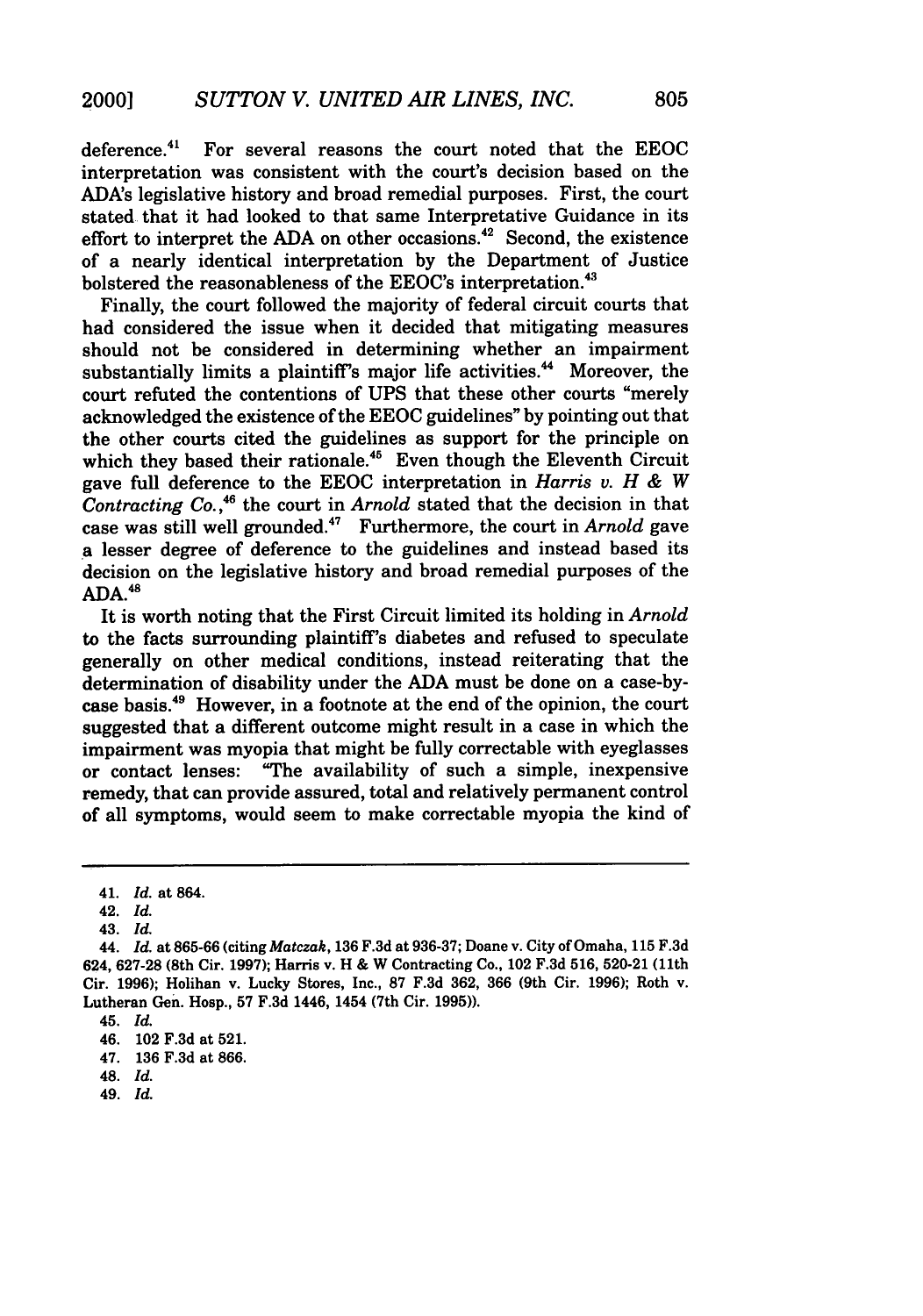'minor, trivial impairment'. **. .** that would not be considered a disability under the **ADA."5 "**

When the Supreme Court granted certiorari in *Sutton* and its companion case, *Murphy v. Unitcd Parcel Service, Inc.,"* eight of the nine federal courts of appeals that had heard cases involving this issue had held as the court in *Arnold* did: Such mitigating or corrective measures were not to be considered in determining what constituted a disability within the ADA.<sup>52</sup> Therefore, it would not have been Therefore, it would not have been surprising for the Supreme Court to follow the interpretations of eight federal circuit courts and several federal agencies on the issue of mitigating measures. However, the Court took a different route.

#### III. RATIONALE OF THE **COURT**

Writing for the majority, Justice O'Connor first gave an overview of the legislative and administrative framework surrounding the **ADA. <sup>3</sup>** In analyzing whether plaintiffs stated a claim under subsection **(A)** of the ADA's disability definition, the Court recognized that deciding whether the two sisters sufficiently alleged that their physical impairment substantially limits them in a major life activity specifically "turns on whether disability is to be determined with or without reference to corrective measures."<sup>54</sup> Sutton and Hinton argued that "the Court" should defer to agency interpretations of the statue" because the **ADA** does not explicitly address the issue.<sup>55</sup> On the other hand, United argued that the **EEOC** guidelines were in direct conflict with the plain meaning of the **ADA,** in which case the Court should not defer to the agency interpretations.<sup>56</sup> United also maintained that disregarding mitigating measures would, in turn, disregard the statutory command to examine impairments on a case-by-case basis. $57$  The Court agreed with United and concluded that both the positive and negative effects of mitigating measures should be considered in determining whether an

**56. 119 S.** Ct. at 2146; *see also* Brief for Respondent at **26-27,** Sutton v. United Air Lines, Inc., **119 S.** Ct. **2139 (1999)** (No. **97-1943).**

**57. 119 S.** Ct. at 2146; *see also* Brief for Respondent at **28,** *Sutton* (No. **97-1943).**

**<sup>50.</sup>** *Id.* at **866** n.10 (quoting **S.** REP. **No. 101-116,** at **23 (1989)).**

**<sup>51. 119</sup> S.** Ct. **2133 (1999).**

**<sup>52.</sup>** *Sutton,* **119 S.** Ct. at **2153 &** n.1 (Stevens, **J.,** dissenting). In fact, the only federal circuit to hold otherwise was the Tenth Circuit from which *Sutton* originated.

**<sup>53. 119</sup> S.** Ct. at 2144-46.

<sup>54.</sup> *Id.* at 2146.

**<sup>55.</sup>** *Id.; see also* Brief for Petitioners at **6,** Sutton v. United Air Lines, Inc., **119 S.** Ct. **2139 (1999)** (No. **97-1943).**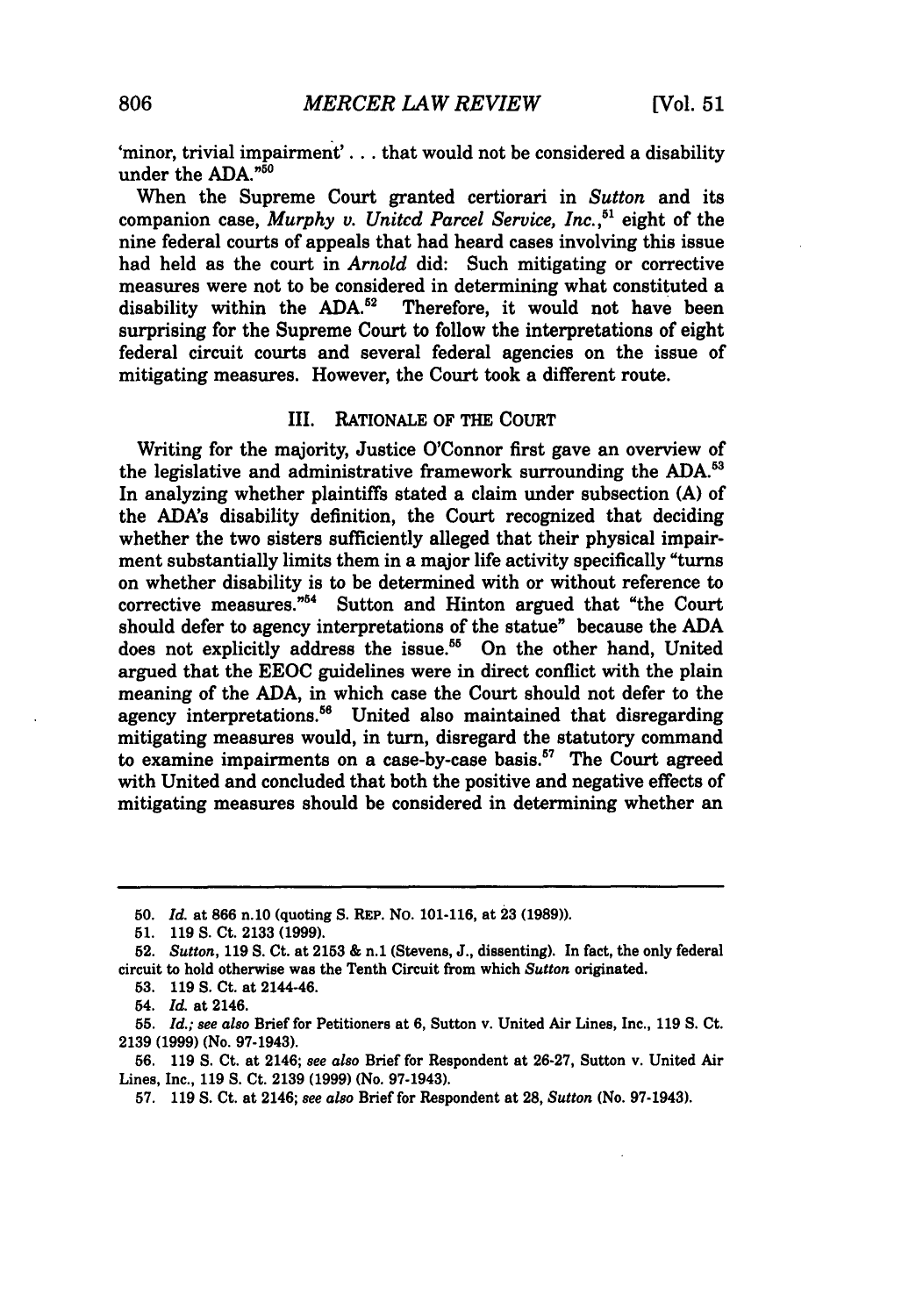individual "is 'substantially limited' in a major life activity and thus 'disabled' under the Act."<sup>58</sup>

As support for its conclusion that a determination of disability must take into account mitigating measures, the majority relied solely on the textual provisions of the **ADA** without resorting to legislative history or agency interpretations.59 Justice O'Connor's analysis followed the three statutory provisions for support for the proposition that mitigating measures must be considered. First, the Court found that the actual language used to define "disability" was critical. $^{60}$  The ADA defines disability as "a physical or mental impairment that substantially limits one or more of the major life activities."<sup>61</sup> The Court thought the verb phrase "substantially limits" indicates a requirement that the individual be "presently-not potentially or hypothetically-substantially limited in order to demonstrate a disability. $m^{62}$  The Court based this on the drafters' use of the present indicative verb form, implying that the individual must be currently limited and not simply that he "might" or "could" or "would" be limited but for the mitigating measures. $63$ 

Second, the Court agreed with United that the individual inquiry requirement would be sacrificed if courts and employers were required to speculate about an individual's condition, leading to disability determinations based only on general information.<sup>64</sup> The individualized inquiry goes hand-in-hand with the definition of disability; generalized information could lead to lumping members with similar impairments in one group rather than considering each member's impairment individually.<sup>65</sup> Moreover, as the Court pointed out, disregarding mitigating measures under the agency approach would lead to an anomalous result whereby courts and employers could not take into account any negative side effects associated with the mitigating measures.<sup>66</sup> Ignoring the negative side effects that might play a Ignoring the negative side effects that might play a decisive role in determining whether a person is disabled under the **ADA** does nothing to further the congressional concerns for an individualized inquiry. 67

- **59.** *Id.*
- **60.** *Id.*
- **61.** 42 U.S.C. § 12102(2)(A).
- **62. 119 S.** Ct. at 2146.
- **63.** *Id.*
- 64. *Id.* at 2147.
- **65.** *Id.*
- **66.** *Id.*
- **67.** *Id.*

**<sup>58. 119</sup> S.** Ct. at 2146.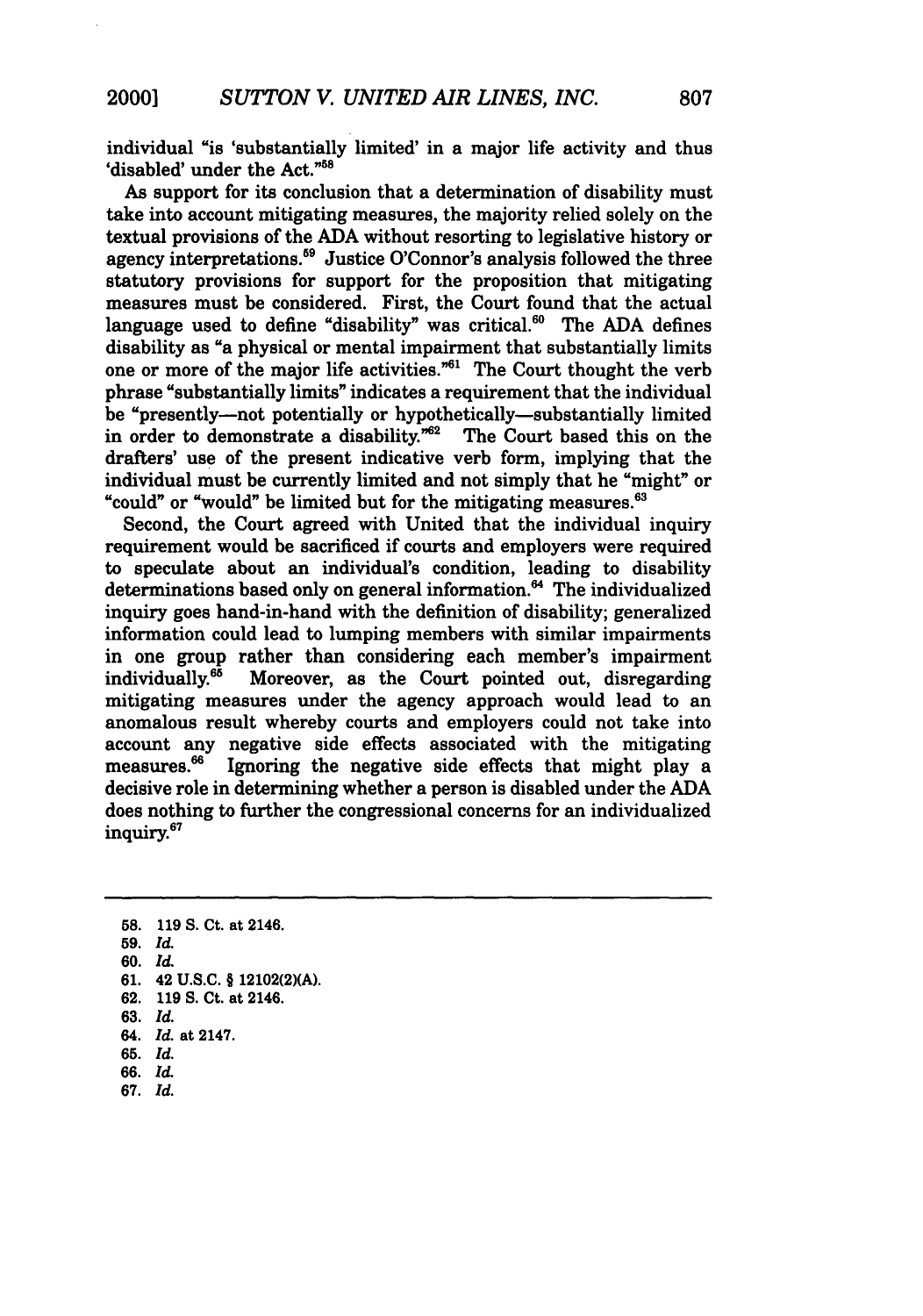Finally, the Court relied on statistical findings enacted as part of the ADA in its general provisions, indicating that "'some 43,000,000 Americans have one or more physical or mental disabilities, and this number is increasing as the population as a whole is growing older.<sup>'"68</sup> Under this analysis the Court essentially stated that if Congress intended to bring every individual with a correctable limitation within the ADA's protection, it would have cited a number higher than fortythree million. $69$  The majority arrived at this conclusion by analyzing several different statistical reports from the same period as the ADA's drafting and enactment. From all of the statistical data, the majority was able to extrapolate that the thirty-six million included in the findings of the ADA's predecessor bill reflected a "work disabilities approach" to defining disability rather than the "health conditions approach."<sup>70</sup>

The Court also examined a 1988 report from the National Council on Disability that described a study of 37.3 million disabled persons based on a functional approach, focusing on basic physical activities such as "seeing, hearing, speaking, walking, using stairs, lifting or carrying, getting around outside, getting around inside, and getting into or out of bed. $"^{71}$  However, because this report did not account for any institutionalized persons with physical disabilities, the Court attributed the 5.7 million gap between the ADA's findings and the Council's report to this shortcoming.<sup>72</sup> As a practical matter, currently the estimated number of people throughout the United States with vision impairments is one hundred million,<sup>73</sup> with impaired hearing is twenty-eight million,<sup>74</sup> and with hypertension is fifty million.<sup>75</sup> The fact that the ADA's findings are not large enough to incorporate these correctable impairments led the Court to believe that Congress did not intend to extend the ADA's protection to those individuals whose impairments are  $correctable.<sup>76</sup>$ 

76. *Id.*

<sup>68.</sup> *Id.* (quoting 42 U.S.C. § 12101(a)(1)).

<sup>69.</sup> *Id.* at 2149.

<sup>70.</sup> *Id.* at 2147-48. The "work disabilities approach" focuses on the individual's reported ability to work and in 1986 was estimated to total 22.7 million disabled individuals; the "health conditions approach," on the other hand, considers all conditions that impair an individual's health or normal functional abilities, leading to an estimated total of 160 million disabled Americans. *Id.*

<sup>71.</sup> *Id.* at 2148 (internal quotation marks omitted).

<sup>72.</sup> *Id.*

<sup>73.</sup> *Id.* at 2149.

<sup>74.</sup> *Id.*

**<sup>75.</sup>** *Id.*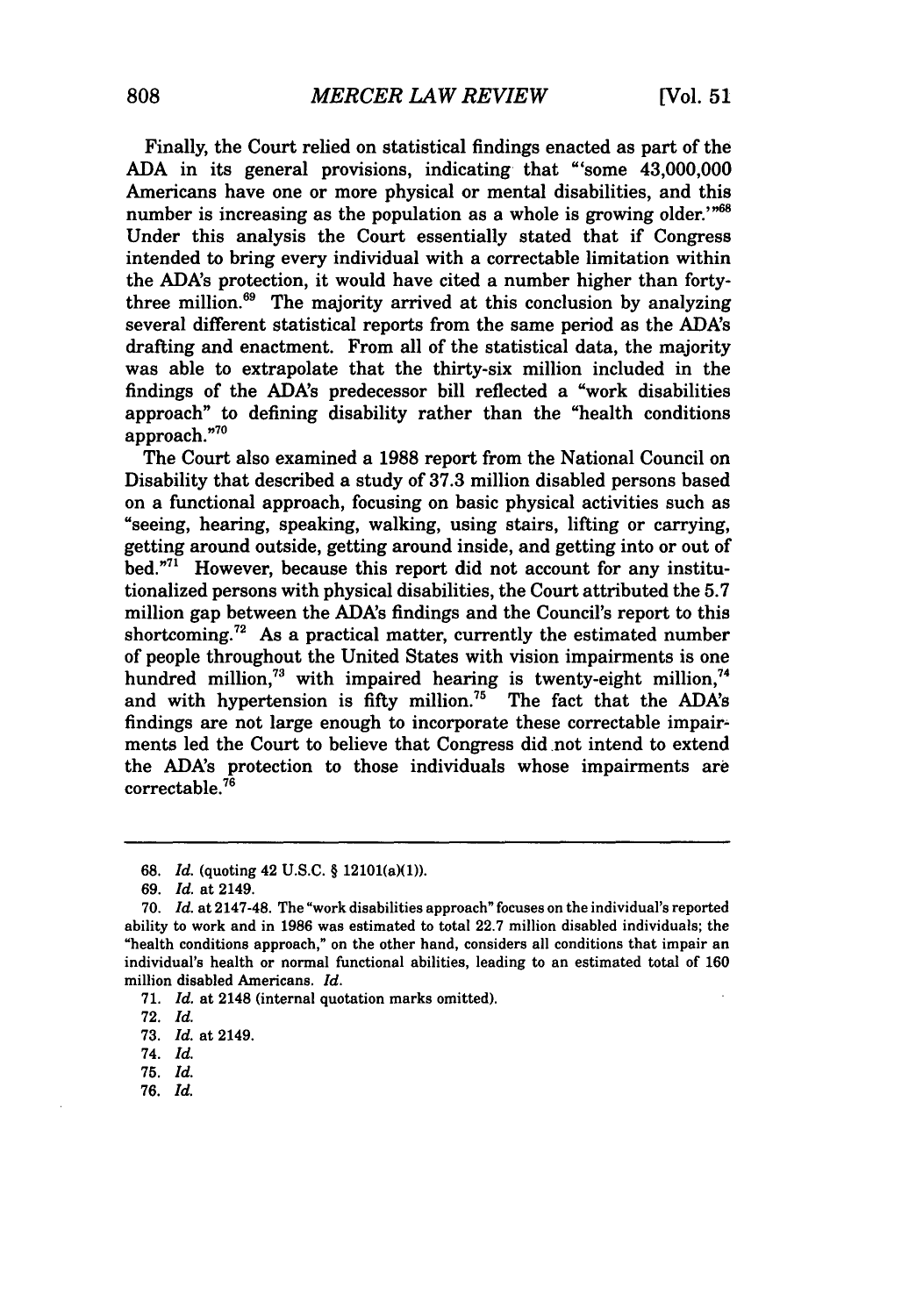The Court concluded by addressing some of the concerns voiced in Justice Stevens's dissent. First, the majority pointed out that the mere use of a corrective device or medication does not cancel out an individual's disability; rather, a court must still determine whether that individual is substantially limited in a major life activity notwithstanding the mitigating measure.<sup>77</sup> For example, an individual with high blood pressure may take hypertension medication and still be substantially limited in one of his major life activities such as running or lifting.<sup>78</sup> For the Court it was critical to preserve the individual inquiry, and considering mitigating measures does nothing to harm this determination, but rather aids the court in this endeavor.<sup>79</sup> Additionally, as the Court noted, an individual may alternatively be included under the ADA if a covered employer regarded her as disabled even if she is not substantially limited in a major life activity (perhaps by the use of mitigating or corrective measures).<sup>80</sup> The Court considered neither of these concerns by the dissent to be valid, and thus the Court affirmed the circuit court's holding that Sutton and Hinton had not stated a claim that they are substantially limited in a major life activity.<sup>81</sup>

In a concurring opinion, Justice Ginsburg stated that the strongest evidence supporting the decision was, in fact, the congressional finding that "'some 43 million have one or more physical or mental disabilities.'<sup>"82</sup> Justice Ginsburg also keyed in on other language in the ADA's prefatory findings that stated that "'individuals with disabilities are a discrete and insular minority,' persons 'subjected to a history of purposeful unequal treatment, and relegated to a position of political powerlessness in our society."<sup>83</sup> Justice Ginsburg stated that extending the ADA's protection to those correctable impairments that do not substantially limit a major life activity contradicts the nature of protecting the disabled as a discrete and insular minority. $84$  She was careful to note that there was no "constitutional dimension" in *Sutton,* but rather Congress's use of equal protection language is evidence of intent in the statute not to consider such a large group disabled, as Sutton and Hinton urged. $85$  Therefore, she agreed with the majority

83. *Id.* (quoting 42 U.S.C. § 12101(a)(7)).

**85.** *Id.*

**<sup>77.</sup>** *Id.*

**<sup>78.</sup>** *See id.*

**<sup>79.</sup>** *Id.* at 2147.

**<sup>80.</sup>** *Id.* at 2149.

**<sup>81.</sup>** *Id.*

**<sup>82.</sup>** *Id.* at 2152 (Ginsburg, J., concurring) (quoting 42 U.S.C. § 12101(a)(1)).

<sup>84.</sup> *Id.*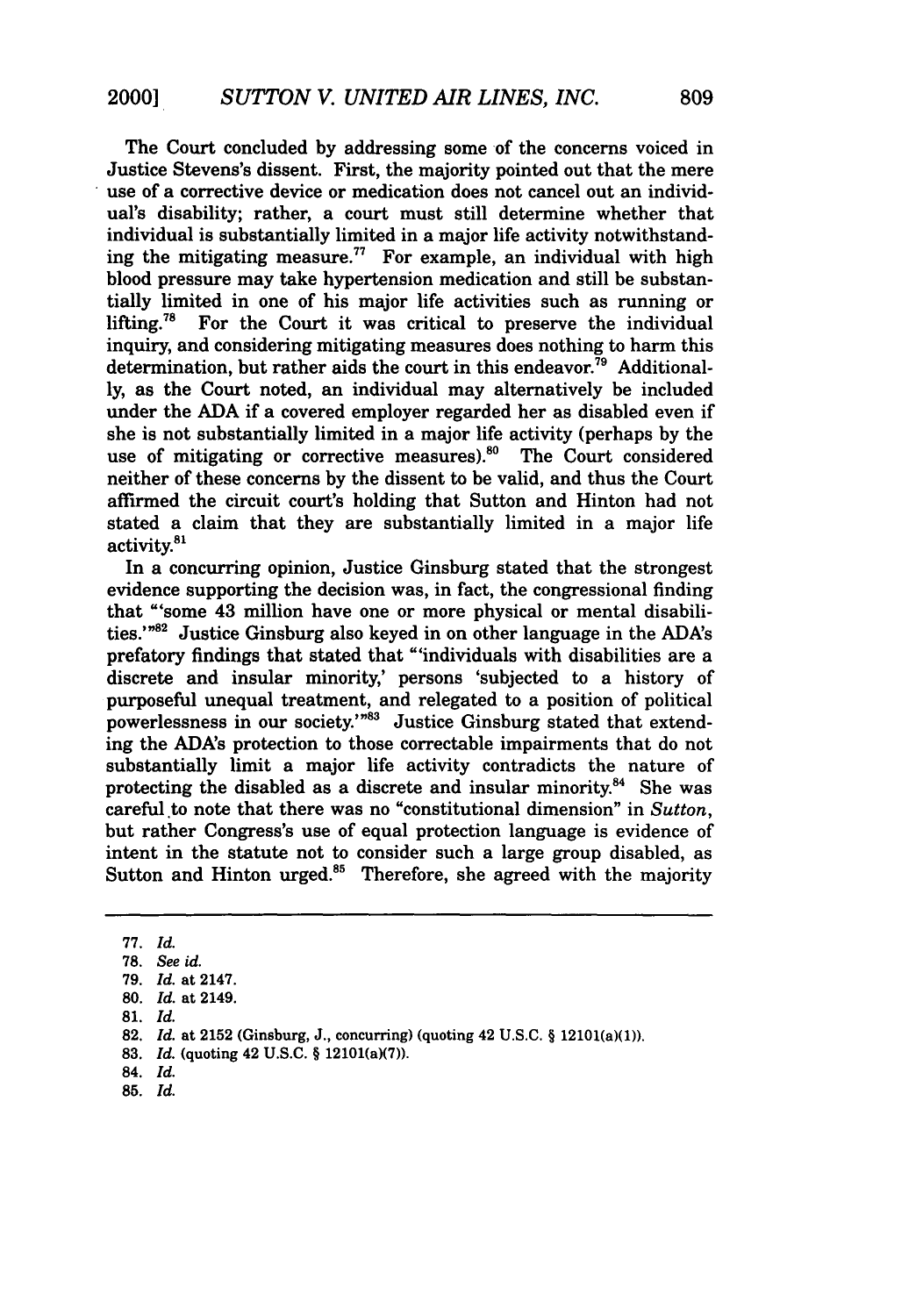that subsection **(A)** of the ADA's disability definition does not extend to persons who correct or mitigate their disabilities. <sup>86</sup>

Justice Stevens offered a different line of analysis in his dissenting opinion, which Justice Breyer joined.<sup>87</sup> According to Justice Stevens, a Court must first decide whether the determination of disability should consider the individual's impairment in its unmitigated or mitigated condition.<sup>88</sup> If the unmitigated condition is the basis for the determination of disability, the court should next ask if the general rule should be applied to what could be regarded as a "'minor, trivial impairment.'"<sup>89</sup>

Beginning with a consideration of the ADA's text and the legislative purpose behind the statute, Justice Stevens stated, "The sweep of the statute's three-pronged definition, however, makes it pellucidly clear that Congress intended the Act to cover [persons who correct or mitigate their impairments]."<sup>90</sup> Under the majority's analysis of the present indicative verb tense, subsection **(A)** of the disability definition would not apply, according to Justice Stevens.<sup>91</sup> Likewise, Justice Stevens stated that the majority's focus on "presen[t]-not potentia[l] or hypothetica[l]" substantial limitations would make subsections (B) and **(C)** of the disability definition inapplicable as well.<sup>92</sup> Justice Stevens hypothesized that if Congress meant to exclude persons who are not presently and substantially limited in a major life activity, subsection (B) would be useless because it is geared towards individuals with a record of disability, implying that they may not be substantially limited at the time of the alleged disability discrimination.<sup>93</sup>

Justice Stevens then surveyed the ADA's legislative history to resolve any ambiguity that may remain after a textual analysis and found what he considered clear support in the committee reports on the bill.<sup>94</sup> Justice Stevens laid out a chronological sequence of events involving the

<sup>86.</sup> *Id.*

<sup>87.</sup> *Id.* at 2152-53 (Stevens, J., dissenting). Justice Breyer also contributed a dissenting opinion that basically followed Justice Stevens's reasoning; however, Justice Breyer also added that the EEOC could remedy any onslaught of litigation that might result from a broader interpretation disregarding mitigating measures through tightened regulations. *See id.* at 2161 (Breyer, J., dissenting). This argument turns on how much authority the EEOC has to interpret the ADA, and the issue of deference was not certified by the Court.

<sup>88.</sup> *Id.* at 2153 (Stevens, J., dissenting).

<sup>89.</sup> Id. (quoting *Arnold,* 136 F.3d at 866 n. 10). Interestingly, the court in *Arnold* was merely quoting language in a Senate Report that suggested there might be some "trivial" impairments that fall outside the ADA's protection. *See* S. REP. No. 101-116, at 23 (1989).

<sup>90. 119</sup> **S.** Ct. at 2154 (Stevens, J., dissenting).

<sup>91.</sup> Id.

<sup>92.</sup> *Id.* (internal quotation marks omitted) (alterations in original).

<sup>93.</sup> *Id.*

<sup>94.</sup> *Id.*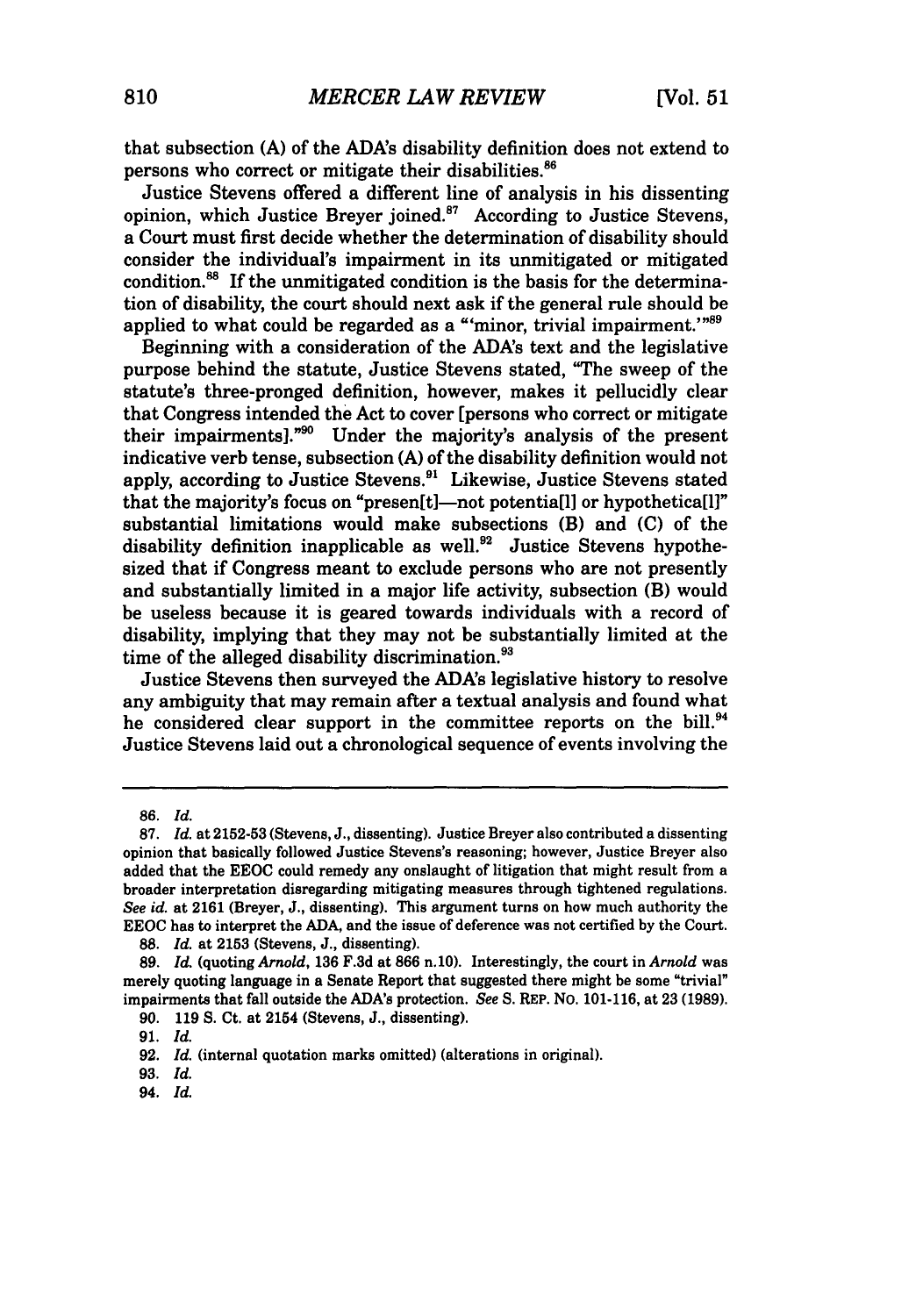committee reports and the ADA bill, noting that the bill originated in the Senate.95 As the federal circuit courts discussed in many decisions on this issue, the Senate Report stated that "'whether a person has a disability should be assessed without regard to the availability of mitigating measures, such as reasonable accommodations or auxiliary aids."<sup>96</sup> He further noted the Senate Report's emphasis under prong three, or the "regarded as" prong, on ensuring that employers do not discriminate against individuals who have corrected their impairments.<sup>97</sup> As Justice Stevens pointed out, when the House of Representatives considered the ADA legislation, the House committees only slightly modified the Senate's expression of how far the ADA coverage extends by clarifying that "correctable" or "controllable" disabilities were covered under the ADA's protection under prong one as well.<sup>98</sup>

Additionally, Justice Stevens relied on the interpretations of the three agencies responsible for implementing the ADA's provisions, suggesting that they were entitled to some degree of deference because they "'played a pivotal role in setting [the statutory] machinery in motion.'"99 Most notably, the EEOC regulations, such as its Interpretative Guidance, persuaded Justice Stevens that the determination of disability within the ADA should be made without regard to mitigating measures.<sup>100</sup>

In addressing the majority's reliance on the statistical finding of fortythree million disabled Americans and Justice Ginsburg's reliance on the equal protection language, Justice Stevens proposed a new question to address: Whether, in light of these two considerations, the Court "should construe the term 'disability' to exclude individuals with impairments that Congress probably did not have in mind."<sup>101</sup> Justice Stevens stated that the ADA's umbrella should be extended to cover those individuals with mitigated conditions to effectuate the ADA's broad

**<sup>95.</sup>** *Id.* at **2154-55.**

**<sup>96.</sup>** *Id.* at 2154 (quoting S. REP. No. 101-116, at **23 (1989)).**

<sup>97.</sup> *Id.* at **2154-55** (citing S. REP. No. 101-116, at 24). Prong three refers to the element of "major life activities" within the statutory definition of "disability." Likewise, prong one refers to the "physical or mental impairment" element of the term "disability." *Id.*

**<sup>98.</sup>** *Id.* at **2155** (citing H.R. REP. No. 101-485, pt. III, at **28-29 (1990),** *reprinted in* **1990** U.S.C.C.A.N. 445,451; H.R. REP. NO. 101-485, pt. **I,** at **52,** *reprinted in* **1990** U.S.C.C.A.N. **303, 334).**

**<sup>99.</sup>** *Id.* (quoting Ford Motor Credit Co. v. Milhollin, 444 U.S. 555, 566 **(1980))** (alteration in original).

<sup>100.</sup> *Id.* at 2156. Justice Stevens quoted the EEOC regulations and Department of Justice regulations at great length and noted that the Department of Transportation had adopted a similar definition of "disability." *Id.*

**<sup>101.</sup>** *Id.*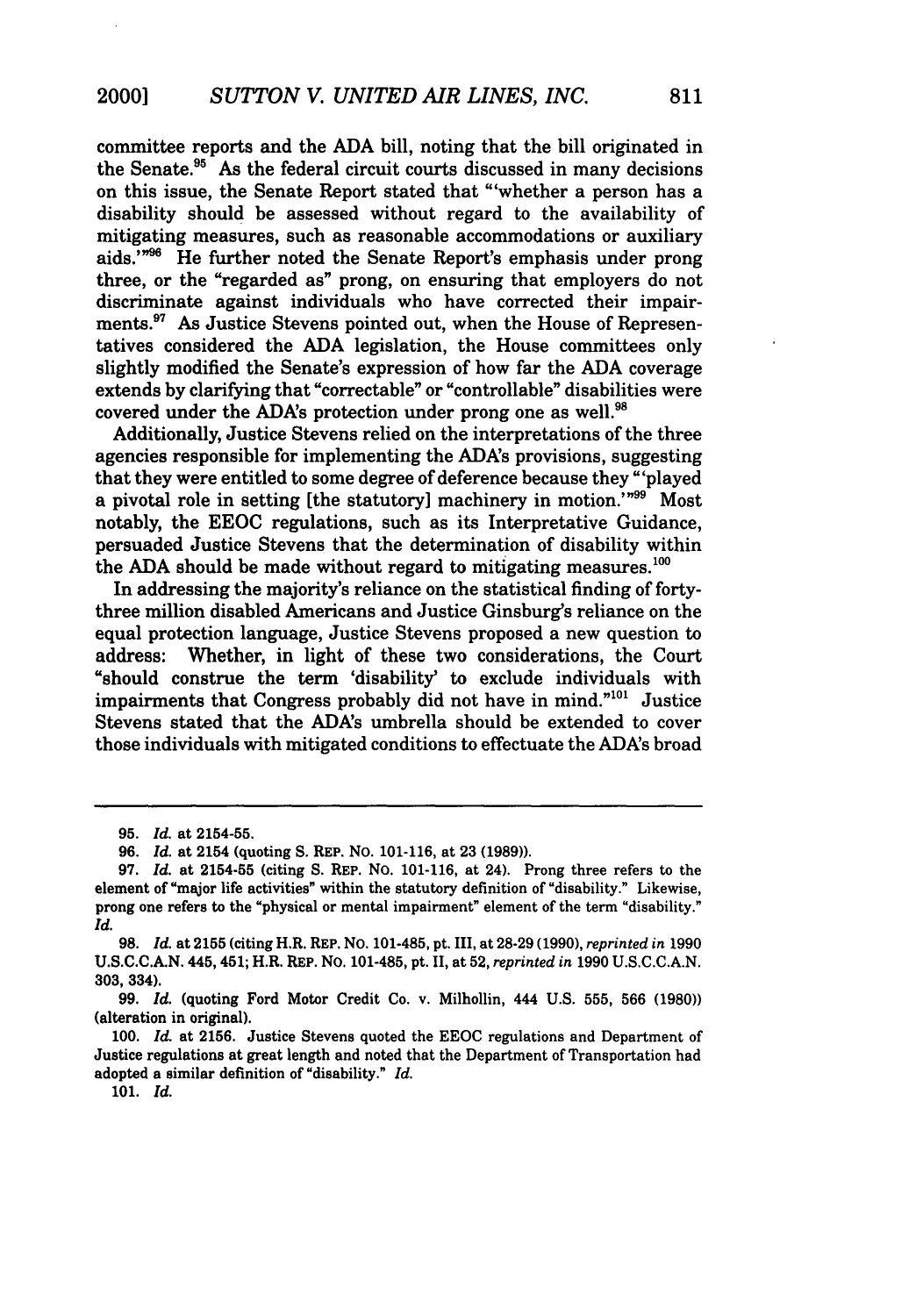remedial purposes.<sup>102</sup> Justice Stevens compared the need for consulting legislative history and agency interpretations in reaching this conclusion to the role that the Court played in interpreting Title VII of the Civil Rights Act of 1964 to include races other than African-Americans, which was the primary race sought to be protected by the drafters of Title VII.<sup>103</sup>

#### IV. IMPLICATIONS

After *Sutton* the new standard for interpreting subsection (A) of the disability definition of the ADA is, notwithstanding any mitigating or corrective measures, whether the plaintiff's impairment substantially limits him in a major life activity. *Post-Sutton* cases have followed the new standard **by** carefully analyzing the actual effects of the impairment as well as the positive and negative side effects of the individual's treatment or medication. This new consideration of mitigating measures will effectively redefine or limit which major life activities are substantially limited by the impairment because trial courts will have to look at the actual, present limitation under the standard dictated by *Sutton.* In *EEOC v. R.J. Gallagher Co.*,<sup>104</sup> the Court of Appeals for the Fifth Circuit addressed this issue soon after the Supreme Court decided *Sutton* and concluded that plaintiff did not come within the protection afforded by the ADA under section 12102(2)(A).<sup>105</sup> Because plaintiff's cancer was in remission when he returned to work and his doctors gave him an unqualified clearance to return to work, the court held that he could not be substantially limited in the major life activity of work- **ing.106**

Shortly after the Fifth Circuit's decision in *R.J. Gallagher,* the District Court for the Southern District of Texas concluded in *Todd v. Academy* Corp.<sup>107</sup> that plaintiff did not meet the definition of "disability" when he only alleged general evidence of side effects from his medication rather than a particular limitation on a major life activity.<sup>108</sup> The court stressed the Supreme Court's emphasis in *Sutton* on the individualized inquiry to be made in determining whether a plaintiff has a

<sup>102.</sup> *Id.* at **2157.**

**<sup>103.</sup>** *Id.* Justice Stevens found it ironic that in Title VII cases the Court relied on legislative history and gave a greater degree of deference to the EEOC interpretation. *Id.* 104. 181 **F.3d** 645 (5th Cir. 1999).

<sup>105.</sup> *Id.* at **655.**

<sup>106.</sup> *Id.*

<sup>107.</sup> **57** F. Supp. **2d** 448 (S.D. Tex. 1999).

<sup>108.</sup> *Id.* at 454.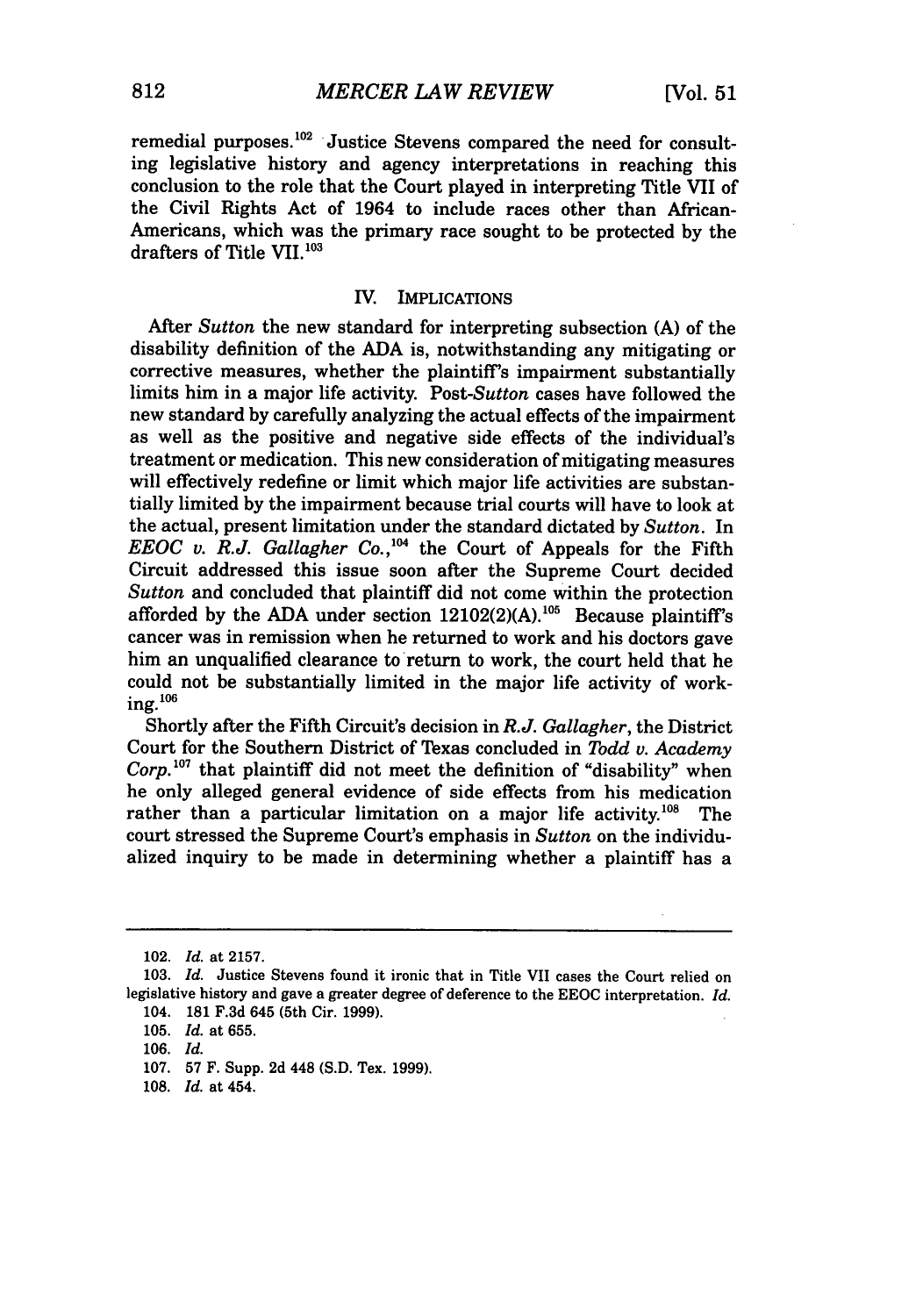disability under the ADA.<sup>109</sup> "[T]he disability status of a person under the ADA is determined on the basis of whether the particular ailment suffered by that person, in its corrected or mitigated state, is a substantial limitation on that particular person in his particular life situation."<sup>110</sup> The court also noted the Supreme Court's instructions for trial courts to weigh negative as well as positive effects of any mitigating measures, such as side effects of medication.<sup>111</sup> In evaluating the facts in *Todd,* the court acknowledged the decreased intellectual functioning associated with epilepsy medications.<sup>112</sup> However, plaintiff merely cited evidence of general negative side effects and did not particularize any decrease in intellectual capacity to his situation.<sup>113</sup> This made it impossible for the court to evaluate whether the decrease in intellectual functioning was a substantial limitation on plaintiff's major life activities, and the court granted defendant's motion for summary judgment on this ground.<sup>114</sup>

The court in *Todd* seemed to hint that the outcome might have been different if plaintiff had only presented more specific evidence regarding his particular side effects and particular substantial limitations on major life activities.<sup>115</sup> Thus, it seems that to survive summary judgment despite mitigating measures, a plaintiff must allege and show three factors: **(1)** the plaintiff has an impairment that substantially limits one of his major life activities; (2) the plaintiff has taken measures to correct or mitigate that impairment; and **(3)** notwithstanding this mitigating or corrective measure, the plaintiff is still substantially limited in one or more of his major life activities. This is supported by the recent decision of the Court of Appeals for the Ninth Circuit in *McAlindin* v. *County of San Diego."6* In that case the court noted the Supreme Court's recognition that "in some cases the use of medication may not eradicate the effects of illness, and a disability may remain either due to symptoms of the condition itself which persist despite the effects of medication, or as a result of the medication's side-effects."<sup>117</sup> Plaintiff in *McAlindin* alleged that his mental impairment of "fear reaction" and

<sup>109.</sup> *Id.* at 453 (citing *Sutton,* 119 S. Ct. at 2142).

<sup>110.</sup> *Id.*

<sup>111.</sup> *Id.* at 454 (citing *Sutton,* **119 S.** Ct. at 2142).

<sup>112.</sup> *Id.*

<sup>113.</sup> *Id.*

<sup>114.</sup> *Id.* The only reference that plaintiff made in this regard to his situation was that he was "somewhat" limited; therefore, the court did not find that to be a "substantial limitation" under 42 U.S.C. § 12102(2)(A). *Id.*

<sup>115.</sup> *See id.*

<sup>116. 192</sup> F.3d 1226 (9th Cir. 1999), *amended by* 201 F.3d 1211 (9th Cir. 2000).

<sup>117.</sup> **192** F.3d at 1236 (citing *Sutton,* 119 S. Ct. at 2149).